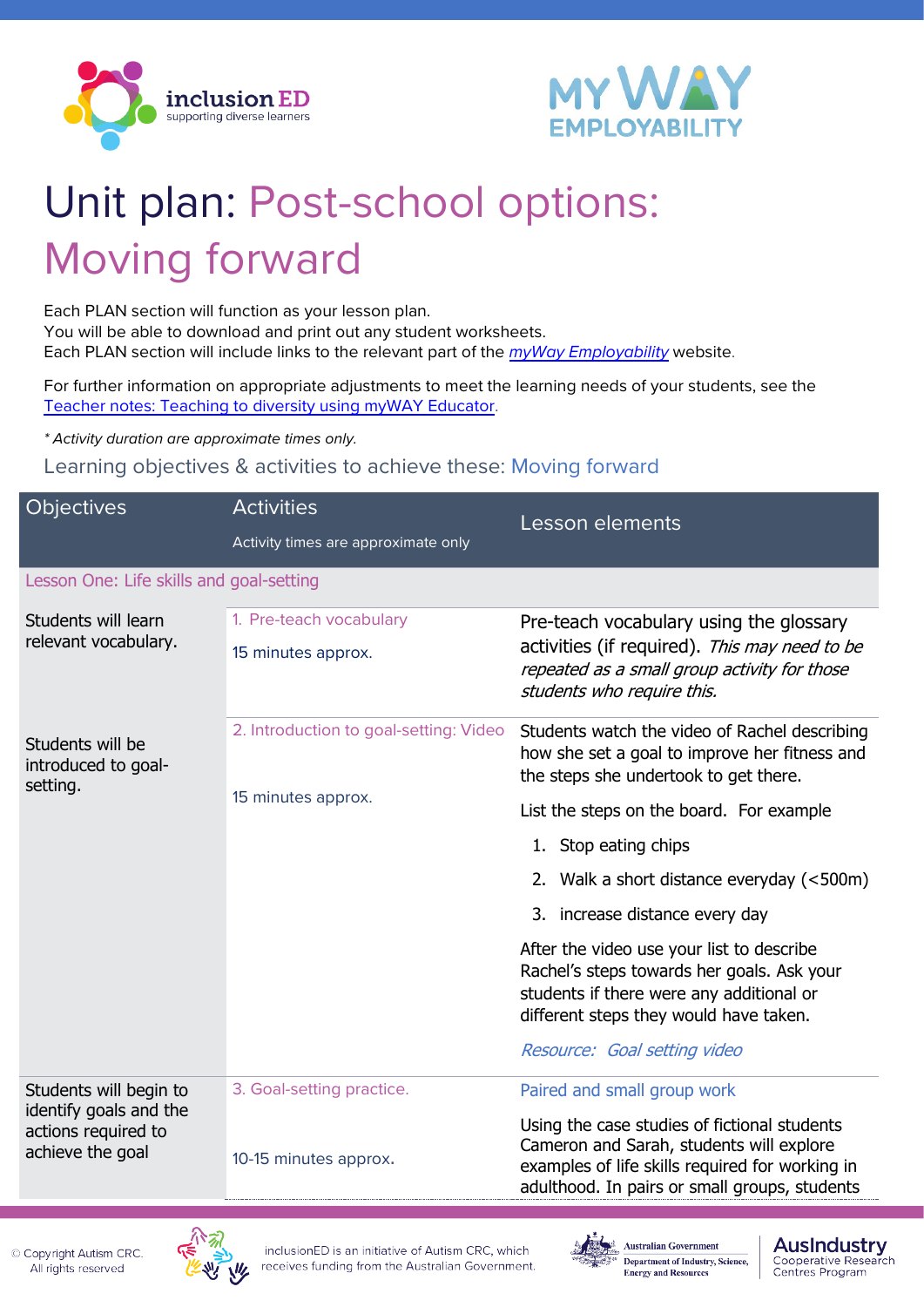| <b>Objectives</b>                                                                  | <b>Activities</b><br>Activity times are approximate only | Lesson elements                                                                                                             |
|------------------------------------------------------------------------------------|----------------------------------------------------------|-----------------------------------------------------------------------------------------------------------------------------|
|                                                                                    |                                                          | discuss the case studies and practice writing<br>goals for each of the fictional students using<br>the worksheets provided. |
|                                                                                    |                                                          | Resource: Student-worksheets Goal-setting                                                                                   |
| Students will learn how<br>to use the myWAY<br>Employability goal-setting<br>tool. | 4. Using the Life Skills quiz.                           | Life Skills quiz                                                                                                            |
|                                                                                    | 15 minutes approx.                                       | myWAY Employability website                                                                                                 |



 $\odot$   $\odot$   $\cdots$ 

Image: My Dashboard section for myWAY Employability. The Life Skills quiz is on the bottom of the left-hand side of the

**MYWAY** 

 $\overline{6}$ 

Life Skills quiz is on the bottom of the left-hand side of the Image: welcome image for the Life Skills section explaining<br>Screen. how to answer the questions.







Life Skills

Read each statement, and then choose how much this is like you

## **MY WAY EMPLOYABILITY**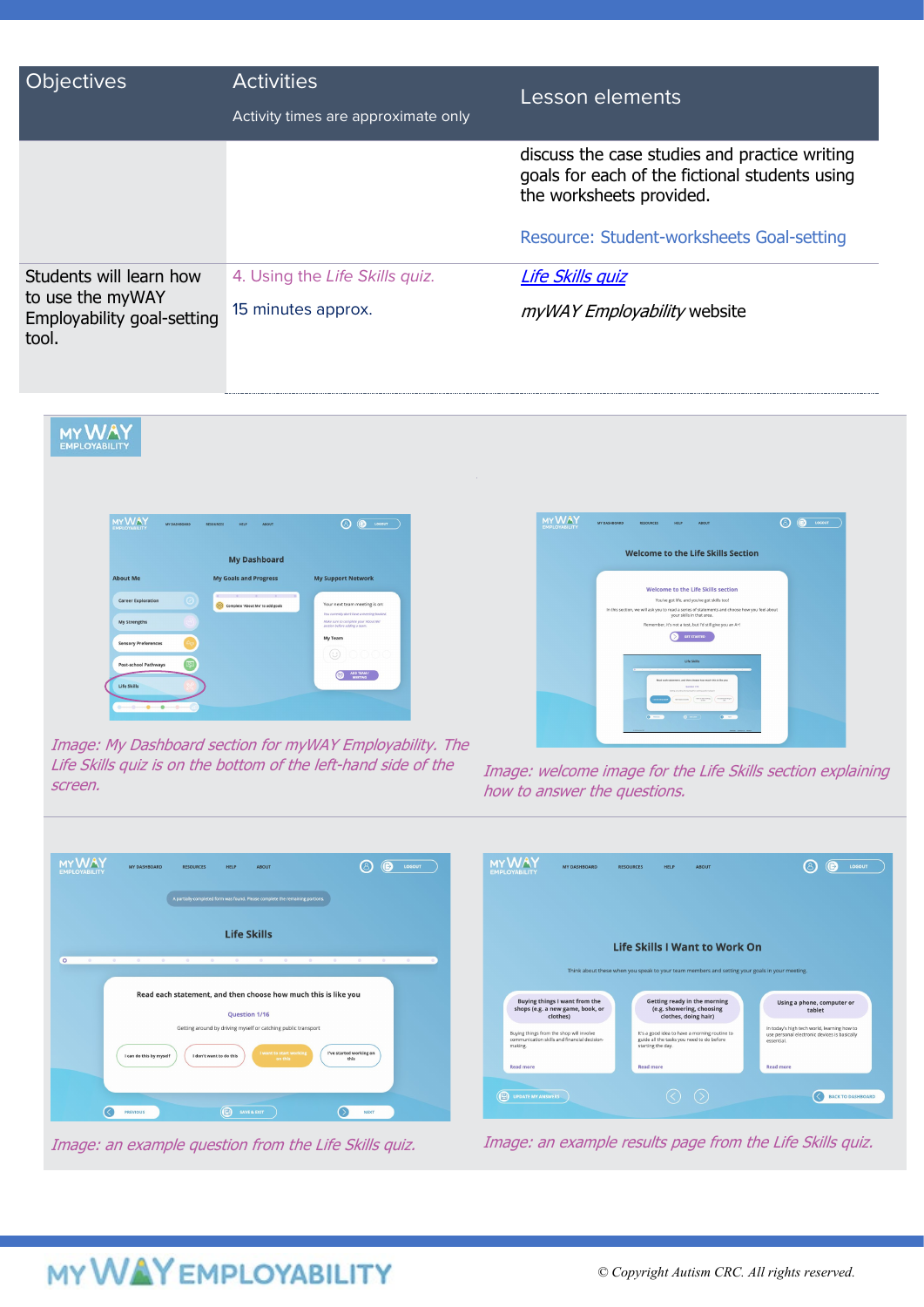| <b>Objectives</b>                                                  | <b>Activities</b>                              | Lesson elements                                                                                                                                                                                                                                                                                   |
|--------------------------------------------------------------------|------------------------------------------------|---------------------------------------------------------------------------------------------------------------------------------------------------------------------------------------------------------------------------------------------------------------------------------------------------|
| <b>Lesson Two: Soft Skills</b>                                     |                                                |                                                                                                                                                                                                                                                                                                   |
| Students will be<br>introduced to Soft Skills.                     | 1. Pre-teach vocabulary                        | Pre-teach vocabulary using the glossary<br>activities (if required). This may need to be<br>repeated as a small group activity for those<br>students who require this.                                                                                                                            |
|                                                                    | 15 minutes approx.                             |                                                                                                                                                                                                                                                                                                   |
|                                                                    | 2. Work experience video                       | Role-playing activity and evaluation:<br>Your class will watch 2 short clips of students<br>starting their first day of work experience.<br>Discuss as a whole-group or in pairs. NB The<br>students in these videos will be more<br>comprehensively evaluated in the WORK-<br>DISCOVERY unit.    |
|                                                                    |                                                | Resource: Work experience scenario 1; Work<br>experience scenario 2 (videos)                                                                                                                                                                                                                      |
|                                                                    | 3. Keep it simple                              | Whole of class activity:<br>Project the Understanding soft skills article so<br>the class can see it.                                                                                                                                                                                             |
|                                                                    | 10-15 minutes approx.                          | Read out the definition of the first five soft<br>skills, one at a time. After you have read each<br>term's definition, invite your students to<br>discuss the meaning and provide simpler<br>explanations in their own words. Have a<br>student write these simple explanations on the<br>board. |
|                                                                    |                                                | Resource: Understanding soft skills (article)                                                                                                                                                                                                                                                     |
| Students hear how one<br>adult has developed their<br>soft skills. | 4. Developing soft skills in the<br>workplace. | Emphasise 'You might start off with natural<br>strengths and weaknesses in different soft skill<br>areas, but you'll also develop these skills over<br>time' in the Understanding soft skills article<br>before watching the Soft skills video.                                                   |
|                                                                    | 20-30 minutes approx.                          |                                                                                                                                                                                                                                                                                                   |
|                                                                    |                                                | In this very interesting clip, Rachel explains<br>some of the strategies she has used to<br>develop her own soft skills during her career.                                                                                                                                                        |
|                                                                    |                                                | Have students reflect on the video. They can<br>choose to write, audio record or video their<br>reflections.<br>Resource: Soft skills (video)                                                                                                                                                     |

## MY WAY EMPLOYABILITY